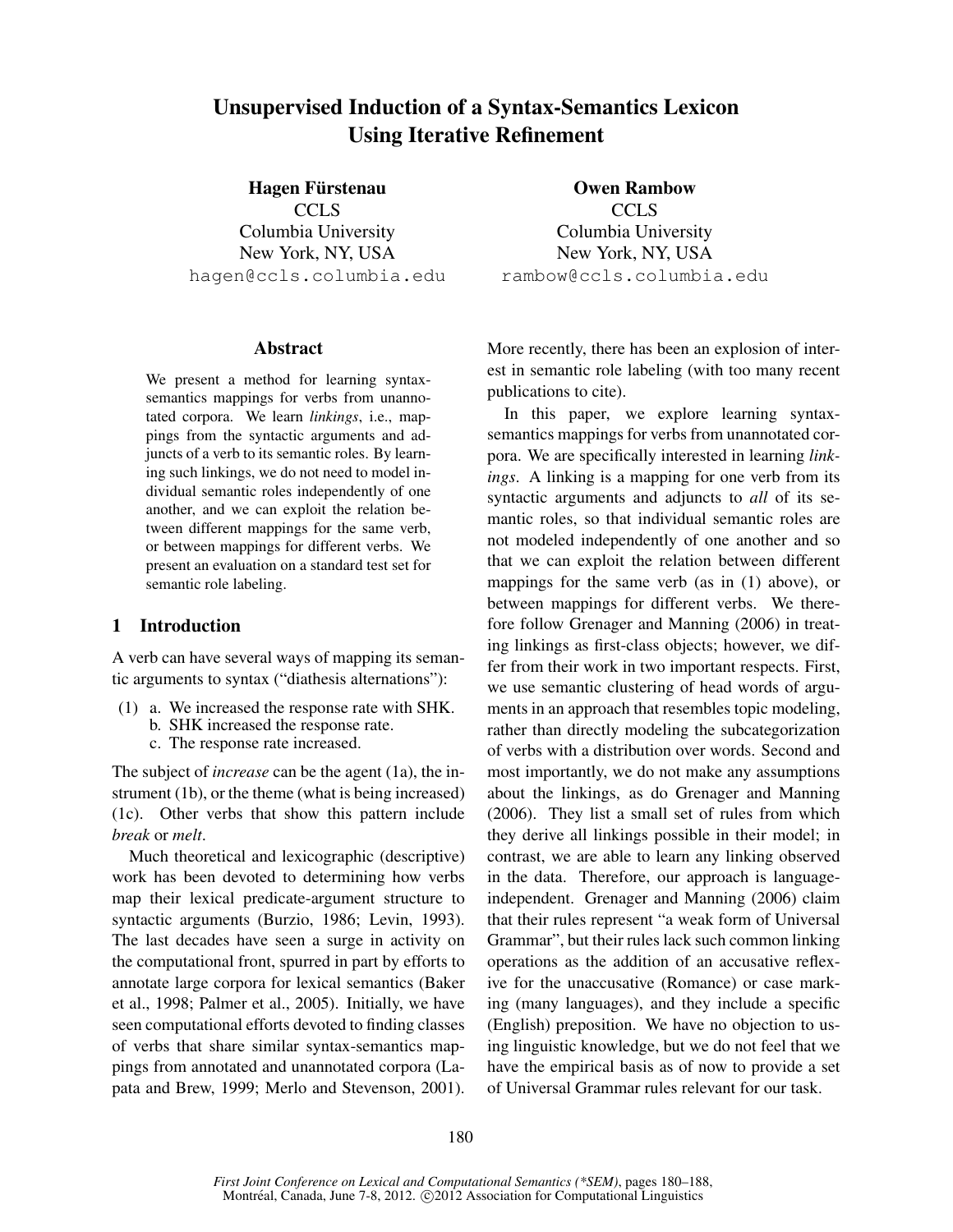A complete syntax-semantics lexicon describes how lexemes syntactically realize their semantic arguments, and provides selectional preferences on these dependents. Though rich lexical resources exist (such as the PropBank rolesets, the FrameNet lexicon, or VerbNet, which relates and extends these sources), none of them is complete, not even for English, on which most of the efforts have focused. However, if a complete syntax-semantics lexicon did exist, it would be an extremely useful resource: the task of shallow semantic parsing (semantic argument detection and semantic role labeling) could be reduced to determining the best analysis according to this lexicon. In fact, the learning model we present in this paper is itself a semantic role labeling model, since we can simply apply it to the data we want to label semantically.

This paper is a step towards the unsupervised induction of a complete syntax-semantics lexicon. We present a unified procedure for associating verbs with linkings and for associating the discovered semantic roles with selectional preferences. As input, we assume a syntactic representation scheme and a parser which can produce syntactic representations of unseen sentences in the chosen scheme reasonably well, as well as unlabeled text. We do not assume a specific theory of lexical semantics, nor a specific set of semantic roles. We induce a set of linkings, which are mappings from semantic role symbols to syntactic functions. We also induce a lexicon, which associates a verb lemma with a distribution over the linkings, and which associates the sematic role symbols with verb-specific selectional preferences (which are distributions over distributions of words). We evaluate on the task of semantic role labeling using PropBank (Palmer et al., 2005) as a gold standard.

We focus on semantic arguments, as they are defined specifically for each verb and thus have verbspecific mappings to syntactic arguments, which may further be subject to diathesis alternations. In contrast, semantic adjuncts (modifiers) apply (in principle) to all verbs, and do not participate in diathesis alternations. For this reason, the Prop-Bank lexicon includes arguments but not adjuncts in its framesets. The method we present in this paper is designed to find verb-specific arguments, and we therefore take the results on semantic arguments

 $(A$ rgn) as our primary result. On these, we achieve a 20% F-measure error reduction over a high syntactic baseline (which maps each syntactic relation to a single semantic argument).

### 2 Related Work

As mentioned above, our approach is most similar to that of Grenager and Manning (2006). However, since their model uses hand-crafted rules, they are able to predict and evaluate against actual PropBank role labels, whereas our approach has to be evaluated in terms of clustering quality.

The problem of unsupervised semantic role labeling has recently attracted some attention (Lang and Lapata, 2011a; Lang and Lapata, 2011b; Titov and Klementiev, 2012). While the present paper shares the general aim of inducing semantic role clusters in an unsupervised way, it differs in treating syntax-semantics linkings explicitly and modeling predicate-specific distributions over them.

Abend et al. (2009) address the problem of unsupervised argument recognition, which we do not address in the present paper. For the purpose of building a complete unsupervised semantic parser, a method such as theirs would be complementary to our work.

### 3 Model

In this section, we decribe a model that generates arguments for a given predicate instance. Specifically, this generative model describes the probability of a given set of argument head words and associated syntactic functions in terms of underlying semantic roles, which are modelled as latent variables. The semantic role labeling task is therefore framed as the induction of these latent variables from the observed data, which we assume to be preprocessed by a syntactic parser.

The basic idea of our approach is to explicitly model *linkings* between the syntactic realizations and the underlying semantic roles of the arguments in a predicate-argument structure. Since our model of argument classification is completely unsupervised, we cannot assign familiar semantic role labels like *Agent* or *Instrument*, but rather aim at inducing *role clusters*, i.e., clusters of argument instances that share a semantic role. For example, each of the three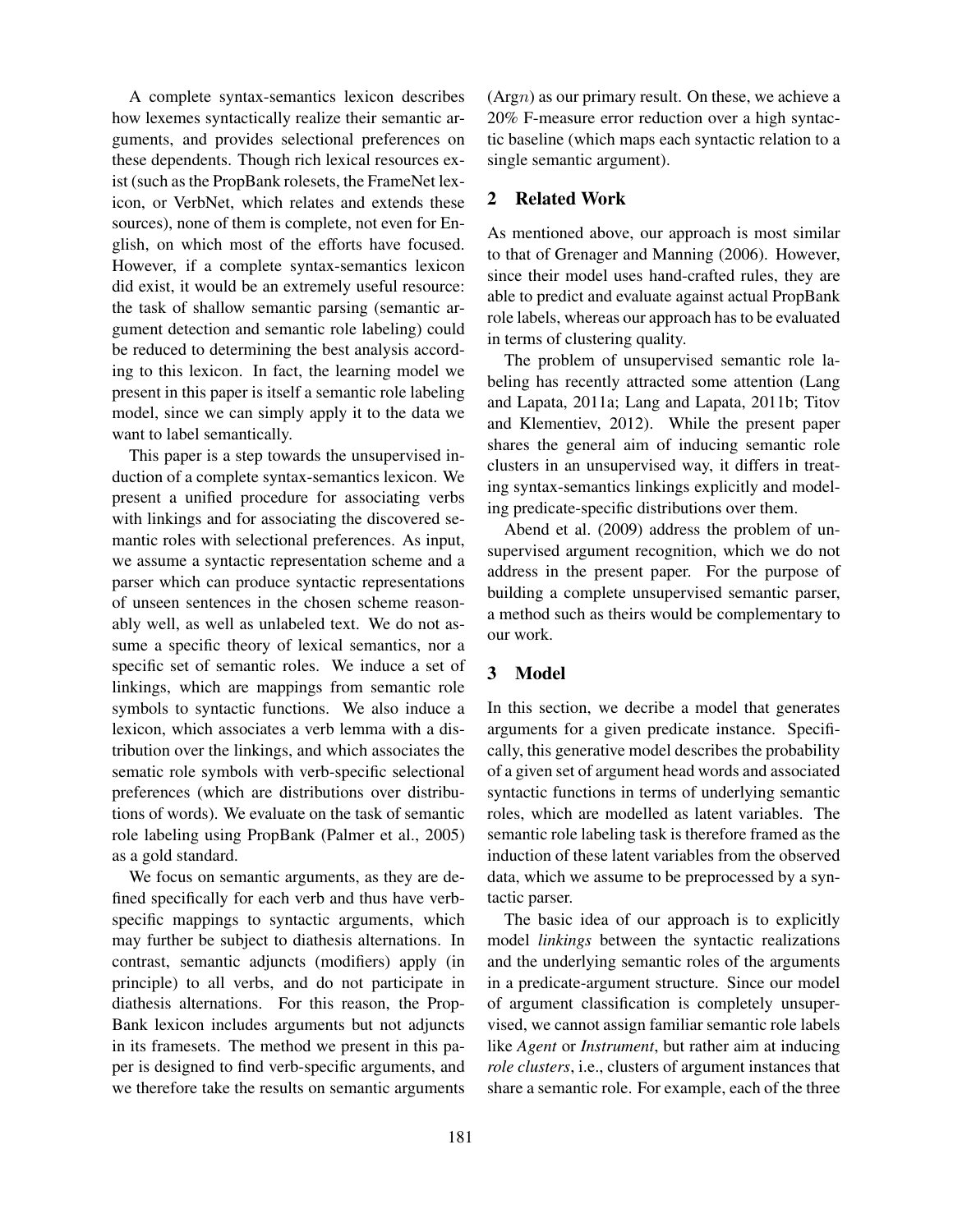instances of *response rate* in (1) should be assigned to the same cluster. We assume a fixed maximum number R of semantic roles per predicate and formulate argument classification as the task of assigning each argument in a predicate-argument structure to one of the numbered roles  $1, \ldots, R$ . Such an assignment can therefore be represented by an R-tuple, where each role position is either filled by one of the arguments or empty (denoted as  $\epsilon$ ). We represent each argument by its *head word* and its *syntactic function*, i.e., the path of syntactic dependency relations leading to it from the predicate. In our example (1a), a possible assignment of arguments to semantic roles could therefore be represented by a head word tuple (we, rate,  $\epsilon$ , SHK) and a corresponding tuple of syntactic functions (nsubj, dobj,  $\epsilon$ , prep\_with), where for the sake of the example we have chosen  $R = 4$  and the third semantic role slot is empty. Note that this ordered R-tuple thus represents a semantic labeling of the unordered set of arguments, which our model takes as input. While in the case of a single predicateargument structure the assignment of arguments to arbitrary semantic role numbers does not provide additional information, its value lies in the consistent assignment of arguments to specific roles *across instances of the same predicate*. For example, to be consistent with the assignment above, (1b) would have to be represented by  $(\epsilon, \text{rate}, \epsilon, \text{SHK})$ and  $(\epsilon, \text{dobj}, \epsilon, \text{nsubj}).$ 

To formulate a generative model of argument tuples, we separately consider the tuple of argument head words and the tuple of syntactic functions. The following two subsections will address each of these in turn.

#### 3.1 Selectional Preferences

The probability of an argument in a certain semantic role depends strongly on the *selectional preferences* of the predicate with respect to this role. In the context of our model, we therefore need to describe the probability  $P(w_r|p, r)$  of an argument head word  $w_r$ depending on the predicate  $p$  and the role  $r$ . Instead of directly modeling predicate- and role-specific distributions over head words, however, we model selectional preferences as distributions  $\chi_{p,r}(c)$  over *semantic word classes*  $c = 1, \ldots, C$  (with C being a fixed model parameter), each of which is in turn associated with a distribution  $\psi_c(w_r)$  over the vocabulary. They are thus similar to topics in semantic topic models. An advantage of this approach is that semantic word classes can be shared among different predicates, which facilitates their inference. Technically, the introduction of semantic word classes can be seen as a factorization of the probability of the argument head  $P(w_r|p,r) = \sum_{c=1}^{C} \chi_{p,r}(c) \psi_c(w_r)$ .

### 3.2 Linkings

Another important factor for the assignment of arguments to semantic roles are their syntactic functions. While in the preceding subsection we considered selectional preferences for each semantic role separately (assuming their independence), the interdependence between syntactic functions is crucial and cannot be ignored: The assignment of an argument does not depend solely on its own syntactic function, but on the whole *subcategorization frame* of the predicate-argument structure. We therefore have to model the probability of the whole tuple  $y = (y_1, \ldots, y_R)$  of syntactic functions.

We assume that for each predicate there is a relatively small number of ways in which it realizes its arguments syntactically, i.e., in which semantic roles are linked to syntactic functions. These may correspond to alternations like those shown in (1). Instead of directly modeling the predicate-specific probability  $P(y|p)$ , we consider predicate-specific distributions  $\phi_p(l)$  over linkings  $l = (x_1, \ldots, x_R)$ . Such a linking then gives rise to the tuple  $y = (y_1, \ldots, y_R)$ by way of probability distributions  $P(y_r|x_r)$  =  $\eta_{x_r}(y_r)$ . This allows us to keep the number of possible linkings  $l$  per predicate relatively small (by setting  $\phi_p(l) = 0$  for most l), and generate a wide variety of syntactic function tuples  $y$  from them.

#### 3.3 Structure of the Model

Figure 1 presents our linking model. For each predicate-argument structure in the corpus, it contains observable variables for the predicate  $p$  and the unordered set s of arguments, and further shows latent variables for the linking  $l$  and (for each role  $r$ ) the semantic word class  $c$ , the head word  $w$ , and the syntactic function  $y$ .

The distributions  $\chi_{p,r}(c)$  and  $\psi_c(w)$  are drawn from Dirichlet priors with symmetric parameters  $\alpha$ and  $\beta$ , respectively. In the case of the linking dis-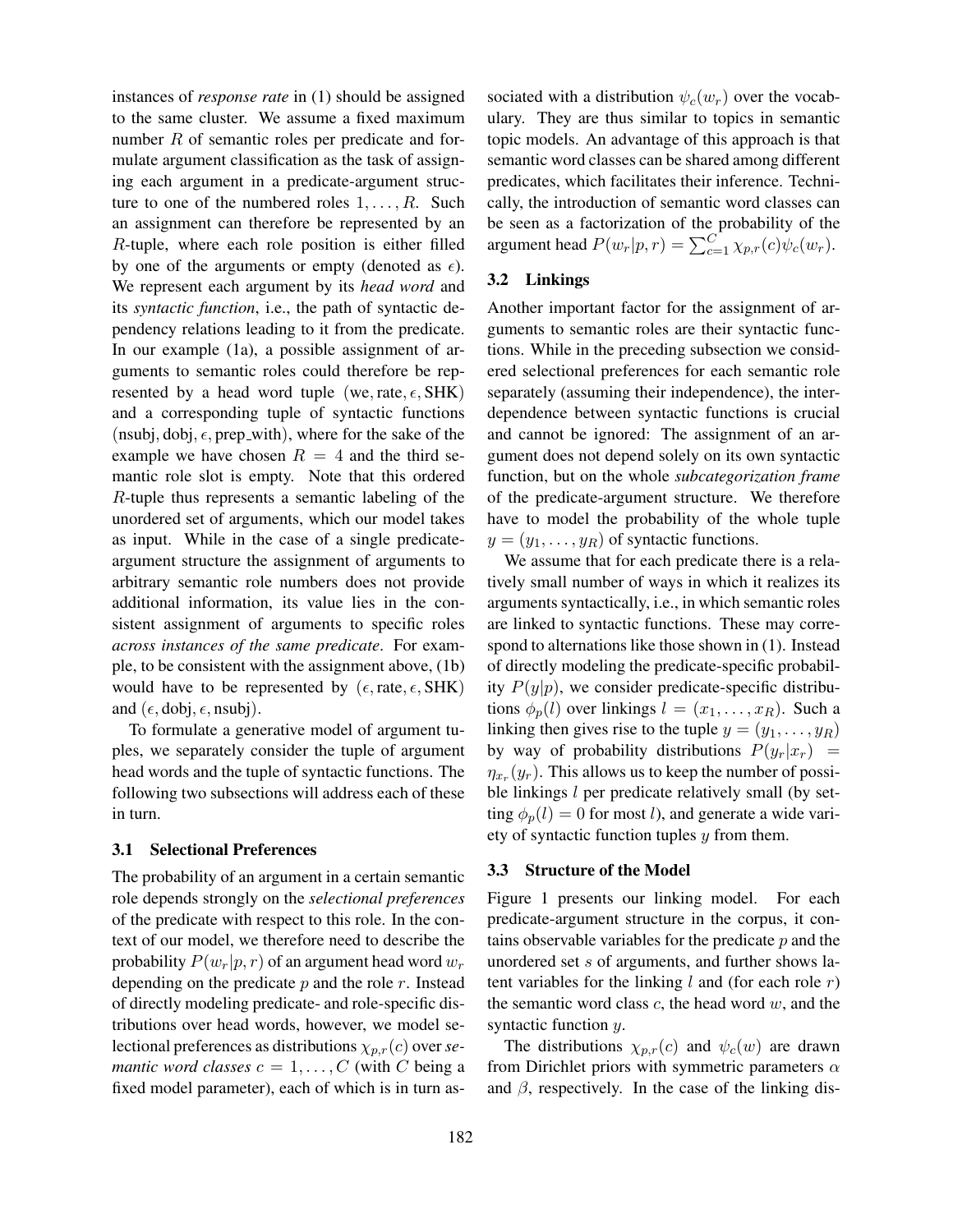

Figure 1: Representation of our linking model as a Bayesian network. The nodes  $p$  and  $s$  are observed for each of the  $N$  predicate-argument structures in the corpus. The latent variables  $c, w, l$ , and  $y$  are inferred from the data along with their distributions  $\chi$ ,  $\psi$ ,  $\phi$ , and  $\eta$ .

tribution  $\phi_p(l)$ , we are faced with an exponentially large space of possible linkings (considering a set G of syntactic functions, there are  $(|G|+1)^R$  possible linkings). This is both computationally problematic and counter-intuitive. We therefore maintain a global list L of permissible linkings and enforce  $\phi_p(l) = 0$  for all  $l \notin L$ . On the set L we then draw  $\phi_p(l)$  from a Dirichlet prior with symmetric parameter  $\gamma$ . In Section 3.5, we will describe how the linking list  $L$  is iteratively induced from the data.

We introduced the distribution  $\eta_x$  to allow for incidental changes when generating the tuple of syntactic functions out of the linking. If this process were allowed to arbitrarily change any syntactic function in the linking, the linkings would be too unconstrained and not reflect the syntactic functions in the corpus. We therefore parameterize  $\eta_x$  in such a way that the only allowed modifications are the addition or removal of syntactic functions from the linking, but no change from one syntactic function to another. We attain this by parameterizing  $\eta_x$  as follows:

$$
\eta_x(y) = \begin{cases}\n\eta^{\epsilon} & \text{if } x = y = \epsilon \\
\frac{1 - \eta^{\epsilon}}{|G|} & \text{if } x = \epsilon \text{ and } y \in G \\
1 - \eta^x & \text{if } x \in G \text{ and } y = \epsilon \\
\eta^x & \text{if } x = y \in G \\
0 & \text{else}\n\end{cases}
$$

Here, G again denotes the set of all syntactic functions. The parameter  $\eta^{\epsilon}$  is drawn from a uniform

prior on the interval [0.0, 1.0] and the  $|G|$  parameters  $\eta^x$  for  $x \in G$  have uniform priors on [0.5, 1.0]. This has the effect that no syntactic function can change into another, that a syntactic function is never more probable to disappear than to stay, and that all syntactic functions are added with the same probability. This last property will be important for the iterative refinement process described in Section 3.5.

### 3.4 Training

In this subsection, we describe how we train the model described so far, assuming that we are given a fixed linking list L. The following subsection will address the problem of infering this list. In Section 3.6, we will then describe how we apply the trained model to infer semantic role assignments for given predicate-argument structures.

To train the linking model, we apply a Gibbs sampling procedure to the latent variables shown in Figure 1. In each sampling iteration, we first sample the values of the latent variables of each predicateargument structure based on the current distributions, and then the latent distributions based on counts obtained over the corpus. For each predicateargument structure, we begin with a blocked sampling step, simultaneously drawing values for  $w$  and  $y$ , while summing out  $c$ . This gives us

$$
P(w, y|p, l, s) \propto \prod_{r=1}^{R} \eta_{x_r}(y_r) \sum_{c=1}^{C} \chi_{p,r}(c) \psi_c(w_r)
$$

where we have omitted the factor  $P(s|w, y)$ , which is uniform as long as we assume that  $w$  and  $y$  indeed represent permutations of the argument set s. To sample efficiently from this distribution, we precompute the inner sum (as a tensor contraction or, equivalently,  $R$  matrix multiplications). We then enumerate all permutations of the argument set and compute their probabilities, defaulting to an approximative beam search procedure in cases where the space of permutations is too large.

Next, the linking  $l$  is sampled according to

$$
P(l|p, y) \propto P(l|p)P(y|l) = \phi_p(l) \prod_{r=1}^{R} \eta_{x_r}(y_r)
$$

Since the space  $L$  of possible linkings is small, completely enumerating the values of this distribution is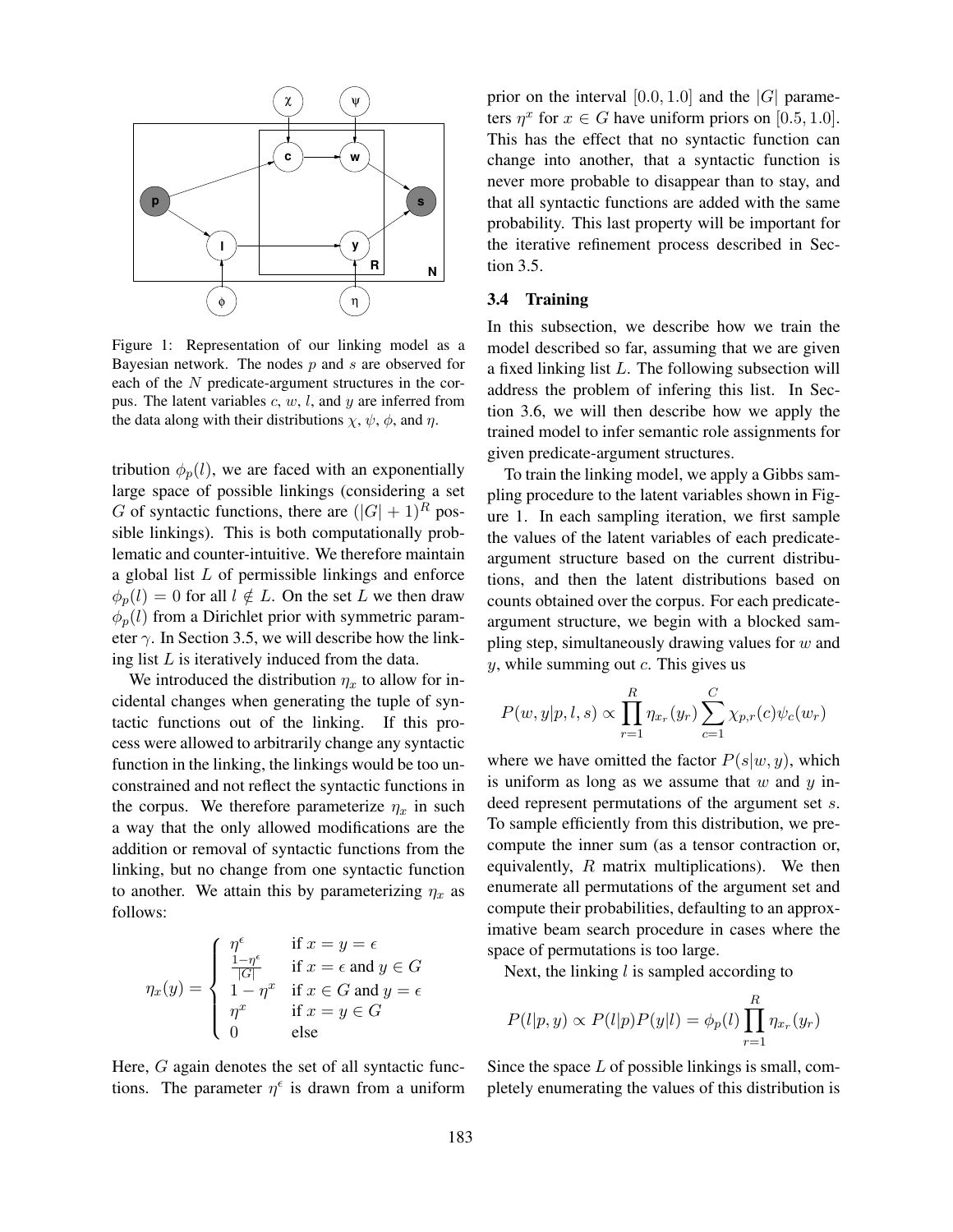not a problem.

After sampling the latent variables  $w, y$ , and l for each corpus instance, we go on to apply Gibbs sampling to the latent distributions. For example, for  $\phi_p$ we obtain

$$
P(\phi_p|p^1, l^1, \dots, p^N, l^N) \propto P(\phi_p) \prod_{i=1}^N P(l^i|p^i)
$$
  
 
$$
\propto \text{Dir}(\gamma)(\phi_p) \cdot \prod_{l \in L} [\phi_p(l)]^{n_p(l)} = \text{Dir}(\vec{n}_p + \gamma)(\phi_p)
$$

Here  $n_p(l)$  is the number of corpus instances with predicate p and latent linking l, and  $\vec{n}_p$  is the vector of these counts for a fixed  $p$ , indexed by  $l$ . Hence,  $\phi_p$  is drawn from the Dirichlet distribution parameterized by this vector, smoothed in each component by  $\gamma$ .

In the same way, the sampling distributions for  $\chi_{p,r}$  and  $\psi_c$  are determined as  $\text{Dir}(\vec{n}_{p,r} + \alpha)$  and  $Dir(\vec{n}_c + \beta)$ , where each  $\vec{n}_{p,r}$  is a vector of counts<sup>1</sup> indexed by word classes c and each  $\vec{n}_c$  is a vector of counts indexed by head words  $w_r$ . Similarly, we draw the parameter  $\eta^{\epsilon}$  in the parameterization of  $\eta_x$  from Beta  $(n(\epsilon, \epsilon) + 1, \sum_{x \in G} n(\epsilon, x) + 1)$ and approximate  $\eta^x$  by drawing  $\eta^x$  from Beta  $(n(x, x) + 1, n(x, \epsilon) + 1)$  and redrawing it uniformly from  $[0.5, 1.0]$ , if it is smaller than 0.5. In this context,  $n(x, y)$  refers to the number of times the syntactic relation  $x$  is turned into  $y$ , counted over all corpus instances and semantic roles.

To test for convergence of the sampling process, we monitor the log-likelihood of the data. For each predicate-argument structure with predicate  $p^i$  and argument set  $s^i$ , we have

$$
P(p^i, s^i) \propto \sum_l P(l|p^i) P(s^i|l) \approx P(s^i|l^i)
$$

$$
= \sum_{w,y} P(w, y, s^i|l^i) = \sum_{w,y \Rightarrow s^i} P(w, y|l^i) =: L_i
$$

The approximation is rather crude (replacing an expected value by a single sample from  $P(l|p<sup>i</sup>)$ ), but we expect the errors to mostly cancel out over the instances of the corpus. The last sum ranges over all pairs  $(w, y)$  that represent permutations of the argument set s, and this can be computed as a by-product of the sampling process of  $w$  and  $y$ . We then compute  $L := \log \prod_{i=1}^{N} L_i = \sum_{i=1}^{N} \log L_i$ , and terminate the sampling process if  $L$  does not increase by more than 0.1% over 5 iterations.

### 3.5 Iterative Refinement of Possible Linkings

In Section 3.3, we have addressed the problem of the exponentially large space of possible linkings by introducing a subset  $L \subset G^R$  from which linkings may be drawn. We now need to clarify how this subset is determined. In contrast to Grenager and Manning (2006), we do not want to use any linguistic intuitions or manual rules to specify this subset, but rather automatically infer it from the data, so that the model stays agnostic to the language and paradigm of semantic roles. We therefore adopt a strategy of *iterative refinement*.

We start with a very small set that only contains the trivial linking  $(\epsilon, \dots, \epsilon)$  and one linking for each of the  $R$  most frequent syntactic functions, placing the most frequent one in the first slot, the second one in the second slot etc. We then run Gibbs sampling. When it has converged in terms of log-likelihood, we add some new linkings to L. These new linkings are inferred by inspecting the action of the step from  $l$  to  $y$  in the generative model. Here, a syntactic function may be added to or deleted from a linking. If a particular syntactic function is frequently added to some linking, then a corresponding linking, i.e., one featuring this syntactic function and thus not requiring such a modification, seems to be missing from the set  $L$ . We therefore count for each linking  $l$  how often it is either reduced by the deletion of any syntactic function or expanded by the addition of a syntactic function. We then rank these modifications in descending order and for each of them determine the semantic role slot in which the modification (deletion or addition) occured most frequently. By applying the modification to this slot, each of the linkings gives rise to a new one. We add the first a of those, skipping new linkings if they are duplicates of those we already have in the linking set. We iterate this procedure, alternating between Gibbs sampling to convergence and the addition of  $a$  new linkings.

### 3.6 Inference

To predict semantic roles for a given predicate and argument set, we maximize  $P(l, w, y|p, s)$ . If the

<sup>&</sup>lt;sup>1</sup>Since we do not sample  $c$ , we use pseudo-counts based on  $P(c_r|p, r, w_r)$  for each instance.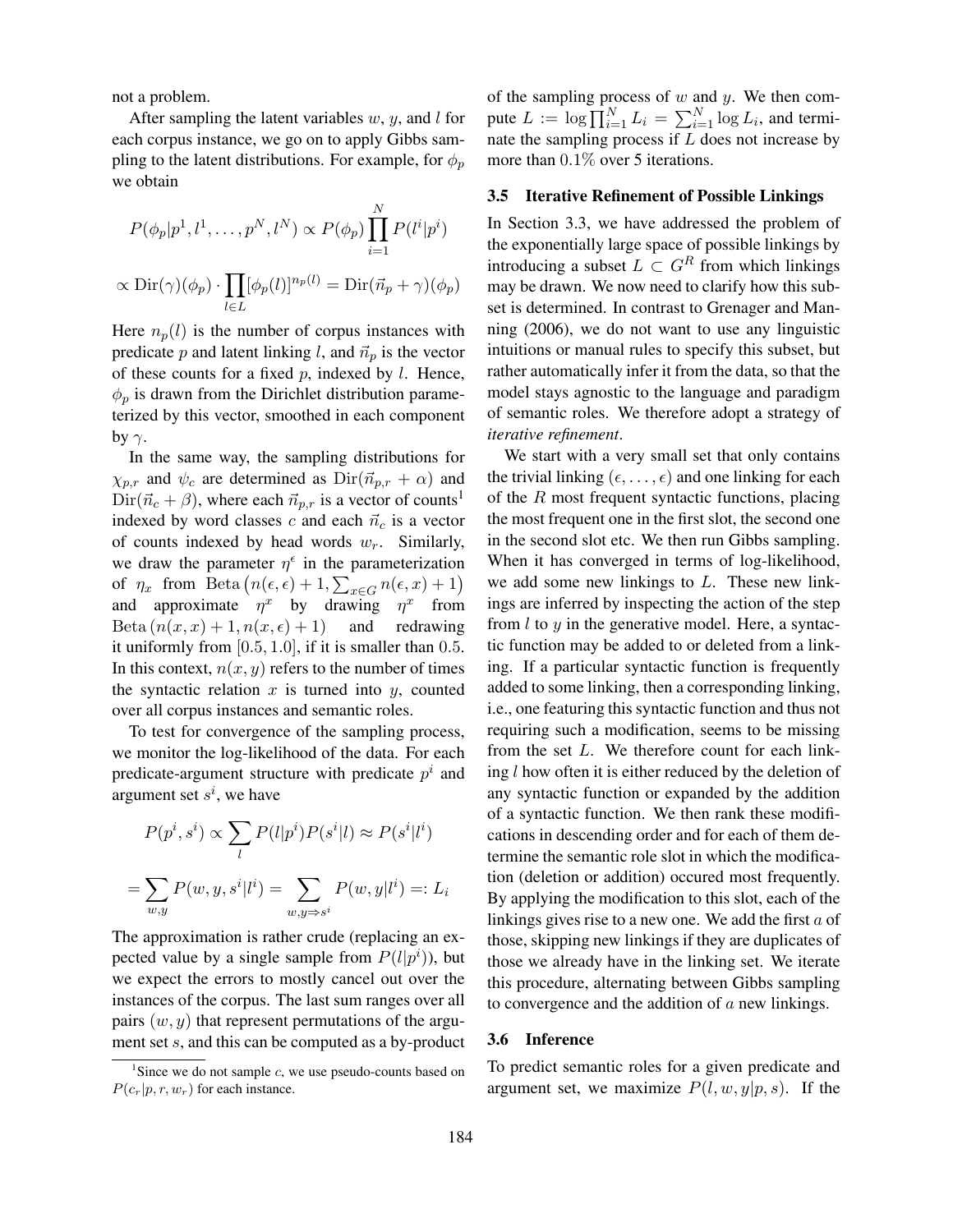space of permutations is too large for exhaustive enumeration, we apply a similar beam search procedure as the one employed in training to approximately maximize  $P(w, y|p, s, l)$  for each value of l. For efficiency, we do not marginalize over *l*. This has the potential of reducing prediction quality, as we do not predict the most likely role assignment, but rather the most likely combination of role assignment and latent linking.

In all experiments we averaged over 10 consecutive samples of the latent distributions, at the end of the sampling process (i.e., when convergence has been reached).

### 4 Experimental Setup

We train and evaluate our linking model on the data set produced for the CoNLL-08 Shared Task on Joint Parsing of Syntactic and Semantic Dependencies (Surdeanu et al., 2008), which is based on the PropBank corpus (Palmer et al., 2005). This data set includes part-of-speech tags, lemmatized tokens, and syntactic dependencies, which have been converted from the manual syntactic annotation of the underlying Penn Treebank (Marcus et al., 1993).

#### 4.1 Data Set

As input to our model, we decided not to use the syntactic representation in the CoNLL-08 data set, but instead to rely on Stanford Dependencies (de Marneffe et al., 2006), which seem to facilitate semantic analysis. We thus used the Stanford Parser<sup>2</sup> to convert the underlying phrase structure trees of the Penn Tree Bank into Stanford Dependencies. In the resulting dependency analyses, the syntactic head word of a semantic role may differ from the syntactic head according to the provided syntax. We therefore mapped the semantic role annotation onto the Stanford Dependency trees by identifying the tree node that covers the same set of tokens as the one marked in the CoNLL-08 data set.

The focus of the present work is on the linking behavior and classification of semantic arguments and not their identification. The latter is a substantially different task, and likely to be best addressed by other approaches, such as that of (Abend et al.,

2009). We therefore use gold standard information of the CoNLL-08 data set for identifying argument sets as input to our model. The task of our model is then to *classify* these arguments into semantic roles.

We train our model on a corpus consisting of the training and the test part of the CoNLL-08 data set, which is permissible since as a unsupervised system our model does not make any use of the annotated argument labels for training. We test the model performance against the gold argument classification on the test part. For development purposes (both designing the model and tuning the parameters as described in Section 4.4), we train on the training and development part and test on the development part.

#### 4.2 Evaluation Measures

As explained above, our model does not predict specific role labels, such as those annotated in Prop-Bank, but rather aims at clustering like argument instances together. Since the (numbered) labels of these clusters are arbitrary, we cannot evaluate the predictions of our model against the PropBank gold annotation directly. We follow Lang and Lapata (2011b) in measuring the quality of our clustering in terms of cluster purity and collocation instead.

Cluster purity is a measure of the degree to which the predicted clusters meet the goal of containing only instances with the same gold standard class label. Given predicted clusters  $C_1, \ldots, C_{n_C}$  and gold clusters  $G_1, \ldots, G_{n_G}$  over a set of n argument instances, it is defined as

$$
\text{Pu} = \frac{1}{n} \sum_{i=1}^{n_C} \max_{j=1,\ldots,n_G} |C_i \cap G_j|
$$

Similarly, cluster collocation measures how well the clustering meets the goal of clustering all gold instances with the same label into a single predicted cluster, formally:

$$
Co = \frac{1}{n} \sum_{j=1}^{n_G} \max_{i=1,...,n_G} |C_i \cap G_j|
$$

We determine purity and collocation separately for each predicate type and then compute their microaverage, i.e., weighting each score by the number of argument instances of this precidate. Just as precision and recall, purity and collocation stand in tradeoff. In the next section, we therefore report their  $F_1$  score, i.e., their harmonic mean  $\frac{2 \cdot Pu \cdot Co}{Pu + Co}$ .

 $\alpha^2$ version 1.6.8, available at http://nlp.stanford. edu/software/lex-parser.shtml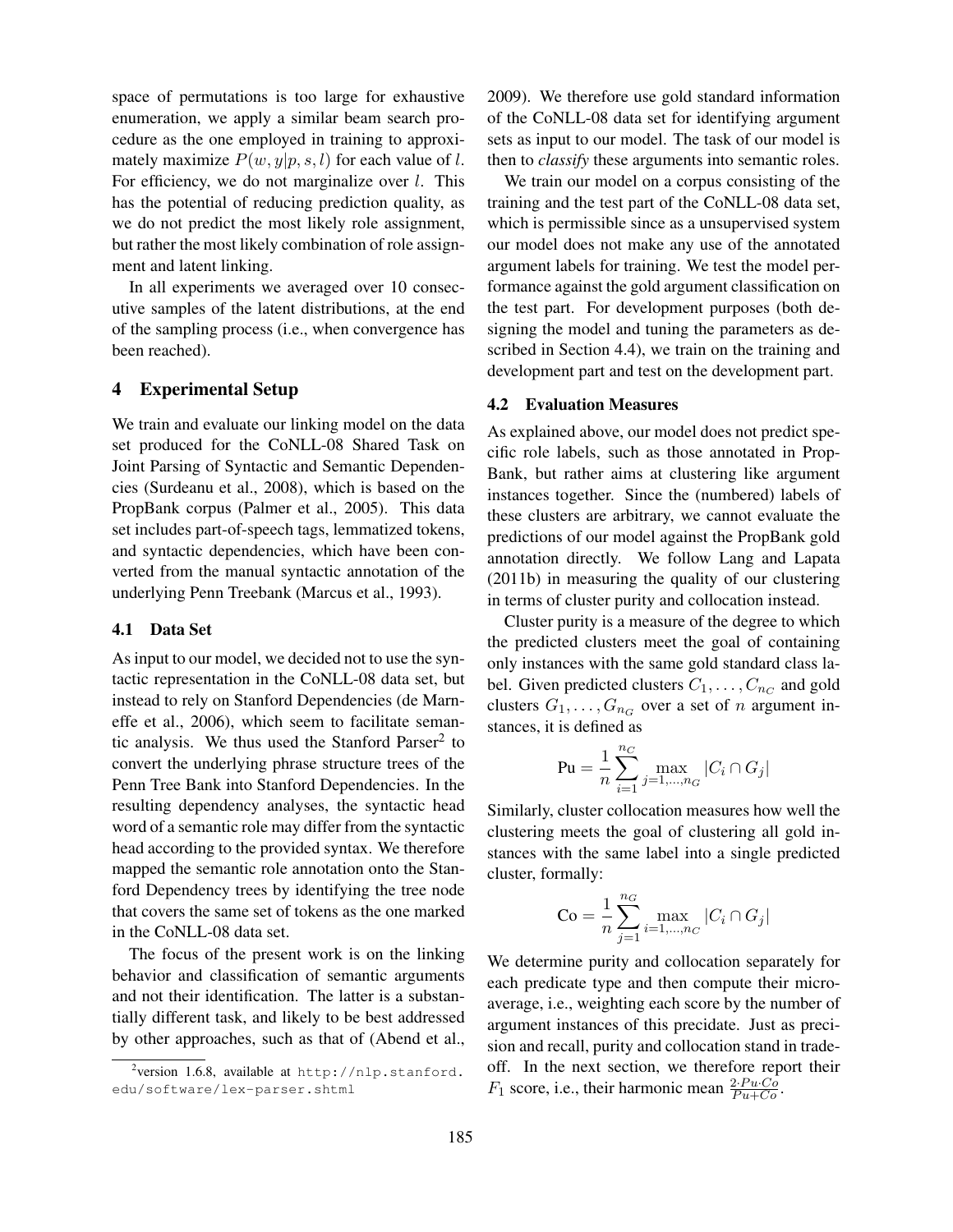#### 4.3 Syntactic Baseline

We compare the performance of our model with a simple syntactic baseline that assumes that semantic roles are identical with syntactic functions. We follow Lang and Lapata (2011b) in clustering argument instances of each predicate by their syntactic functions. We do not restrict the number of clusters per predicate. In contrast, Lang and Lapata (2011b) restrict the number of clusters to 21, which is the number of clusters their system generates. We found that this reduces the baseline by 0.1%  $F_1$ -score (Argn on the development set, c.f. Table 1). If we reduce the number of clusters in the baseline to the number of clusters in our system (7), the baseline is reduced by another 0.8%  $F_1$ -score. These lower baselines are due to lower purity values. In general, we find that a smaller number of clusters results in lower  $F_1$  measure for the baseline; the reported baseline therefore is the strictest possible.

### 4.4 Parameters and Tuning

For all experiments, we fixed the number of semantic roles at  $R = 7$ . This is the maximum size of the argument set over all instances of the data set and thus the lower limit for  $R$ . If  $R$  was set to a higher value, the model would be able to account for the possibility of a larger number of roles, out of which never more than 7 are expressed simultaneously. We leave such investigation to future work. We set the symmetric parameters for the Dirichlet distributions to  $\alpha = 1.0$ ,  $\beta = 0.1$ , and  $\gamma = 1.0$ . This corresponds to uninformative uniform priors for  $\chi_{p,r}$  and  $\phi_p$ , and a prior encouraging a sparse lexical distribution  $\psi_c$ , similar as in topic models such as LDA (Blei et al., 2003).

The number  $C$  of word classes, the number  $a$  of additional linkings in each refinement of the linking set  $L$ , and the number  $k$  of refinement steps were tuned on the development set. We first fixed  $a = 10$ and trained models for  $C = 10, 20, \ldots, 100$ , performing 50 refinement steps. The best  $F_1$  score was obtained with  $C = 10$  after  $k = 20$  refinements (i.e., with 200 linkings). Next, we fixed these two parameters and trained models for  $a = 5, 10, 15, 20, 25$ . Here, we confirmed an optimal value of  $a = 10$ .

### 5 Results

In this section, we give quantitative results, comparing our system to the syntactic baseline in terms of cluster purity and collocation, and a qualitative discussion of some phenomena observed in the performance of the model.

#### 5.1 Quantitative Results

Table 1 shows the results of applying our models to the CoNLL-08 test with the parameter values tuned in Section 4.4. For comparison, we also show results on the development set. The table is divided into three parts, one only considering semantic arguments (Argn), one considering adjuncts (ArgM), and one aggregating results over both kinds of Prop-Bank roles (Arg\*). It can be seen that our model consistently outperforms the syntactic baseline in terms of collocation (by 10% on Argn, 3% on ArgM, and 8.2% overall). In terms of purity, however, it falls short of the baseline. As mentioned above, there is a trade-off between purity and collocation. Compared to our model, which we run with a total of 7 semantic role slots, the baseline predicts a large number of small argument clusters for each predicate, whereas our model tends to group arguments together based on selectional preferences.

In terms of  $F_1$  score, our model outperforms the baseline by 3.6% on Argn, which translates into a relative error reduction by 20%. On adjuncts, on the other hand, our model falls short of the baseline by almost  $10\%$   $F_1$  score. This indicates that our approach based on explicit representations of linkings is most suited to the classification of arguments rather than adjuncts, which do not participate in diathesis alternations and do therefore not profit as much from our explicit induction of linkings.

#### 5.2 Qualitative Observations

Among the verbs with at least 10 test instances, *include* shows the largest gain in  $F_1$  score over the baseline. In the test corpus, we find an interesting pair of sentences for this predicate:

(2) a. *Mr. Herscu proceeded to launch an ambitious, but ill-fated,* \$*1 billion acquisition binge that included Bonwit Teller and B. Altman & Co. [...]*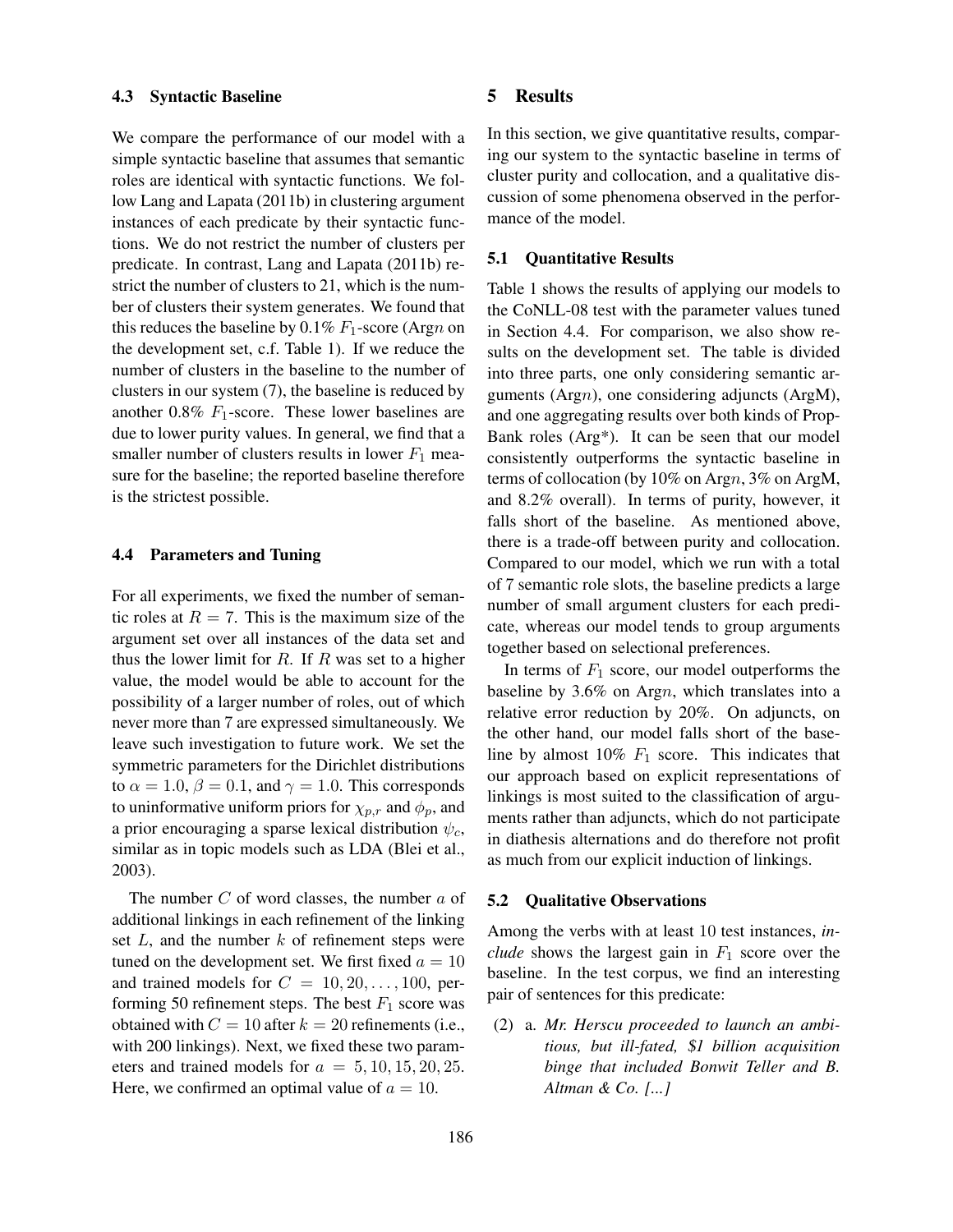|                           | Argn |                |             | ArgM |                |             | $Arg*$ |                |             |
|---------------------------|------|----------------|-------------|------|----------------|-------------|--------|----------------|-------------|
| Test Set                  | Pu   | C <sub>0</sub> | $F_1$       | Pu   | C <sub>0</sub> | $F_{\rm 1}$ | Pu     | C <sub>0</sub> | $F_{\rm 1}$ |
| <b>Syntactic Baseline</b> | 90.6 | 75.4           | 82.3        | 87.0 | 73.3           | 79.6        | 88.0   | 74.9           | 80.9        |
| Linking Model             | 86.4 | 85.4           | 85.9        | 64.4 | 76.3           | 69.8        | 74.5   | 83.1           | 78.6        |
| Development Set           | Pu   | Co             | $F_{\rm 1}$ | Pu   | C <sub>o</sub> | $F_{1}$     | Pu     | C <sub>0</sub> | $F_{1}$     |
| <b>Syntactic Baseline</b> | 91.5 | 73.9           | 81.8        | 88.7 | 78.6           | 83.3        | 89.2   | 75.1           | 81.5        |
| Linking Model             | 85.6 | 84.4           | 85.0        | 67.7 | 79.9           | 73.3        | 75.2   | 83.2           | 79.0        |

Table 1: Purity (Pu), collocation (Co), and  $F_1$  scores of our model and the syntactic baseline in percent. Performance on arguments (Argn), adjuncts (ArgM), and overall results (Arg\*) are shown separately.

# b. *Not included in the bid are Bonwit Teller or B. Altman & Co. [...]*

The first of these two sentences is generated from the linking (nsubj, dobj,  $\epsilon, \epsilon, \epsilon, \epsilon$ , -rcmod), which does not need to be modified in any way to account for the subject *that* (coreferent with the head of the predicate in the modifying relative clause, *binge*) and the direct object *Teller* (head of the phrase *Bonwit Teller and B. Altman & Co.*). These are assigned to the first and second role slots, respectively. The second sentence, on the other hand, is generated out of the linking (prep\_in, nsubjpass,  $\epsilon$ ,  $\epsilon$ ,  $\epsilon$ ,  $\epsilon$ ,  $\epsilon$ ). Here, the passive subject *Teller* is assigned to the second role slot (which we may interpret as the *Includee*), while the first semantic role (the *Includer*) is labeled on *bid*, which is realized in a prepositional phrase headed by the preposition *in*. Note that this alternation is not the general passive alternation though, which would have led to *Teller is not included by the bid*. Instead, the model learned a specific alternation pattern for the predicate *include*.

But even where a specific linking has not been learned, the model can often still infer a correct labeling by virtue of its selectional preference component. In our corpus, the predicate *give* occurs mostly with a direct and an indirect object as in *CNN recently gave most employees raises of as much as 15%*. The model therefore learns a linking (nsubj, dobj,  $\epsilon, \epsilon, \epsilon, \epsilon$ , iobj), but fails to learn that the *Beneficient* role can also be expressed with the preposition *to* as in

# (3) *[...] only 25% give* \$*2,500 or more to charity each year.*

However, when applying our model to this sentence, it nonetheless assigns *charity* to the last role slot (the same one previously occupied by the indirect object). This is due to the fact that *charity* is a good fit for the selectional preference of this role slot of the predicate *give*.

## 6 Conclusions

We have presented a novel generative model of predicate-argument structures that incorporates selectional preferences of argument heads and explicitly describes linkings between semantic roles and syntactic functions. The model iteratively induces a lexicon of possible linkings from unlabeled data. The trained model can be used to cluster given argument instances according to their semantic roles, outperforming a competitive syntactic baseline.

The approach is independent of any particular language or paradigm of semantic roles. However, in its present form the model assumes that each predicate has its own set of semantic roles. In formalisms such as Frame Semantics (Baker et al., 1998), semantic roles generalize across semantically similar predicates belonging to the same *frame*. A natural extension of our approach would therefore consist in modeling predicate groups that share semantic roles and selectional preferences.

Acknowledgments. This work was supported by the Intelligence Advanced Research Projects Activity (IARPA) via Department of Interior National Business Center (DoI/NBC) contract number D11PC20153. The U.S. Government is authorized to reproduce and distribute reprints for Governmental purposes notwithstanding any copyright annotation thereon. Disclaimer: The views and conclusions contained herein are those of the authors and should not be interpreted as necessarily representing the official policies or endorsements, either expressed or implied, of IARPA, DoI/NBC, or the U.S. Government.